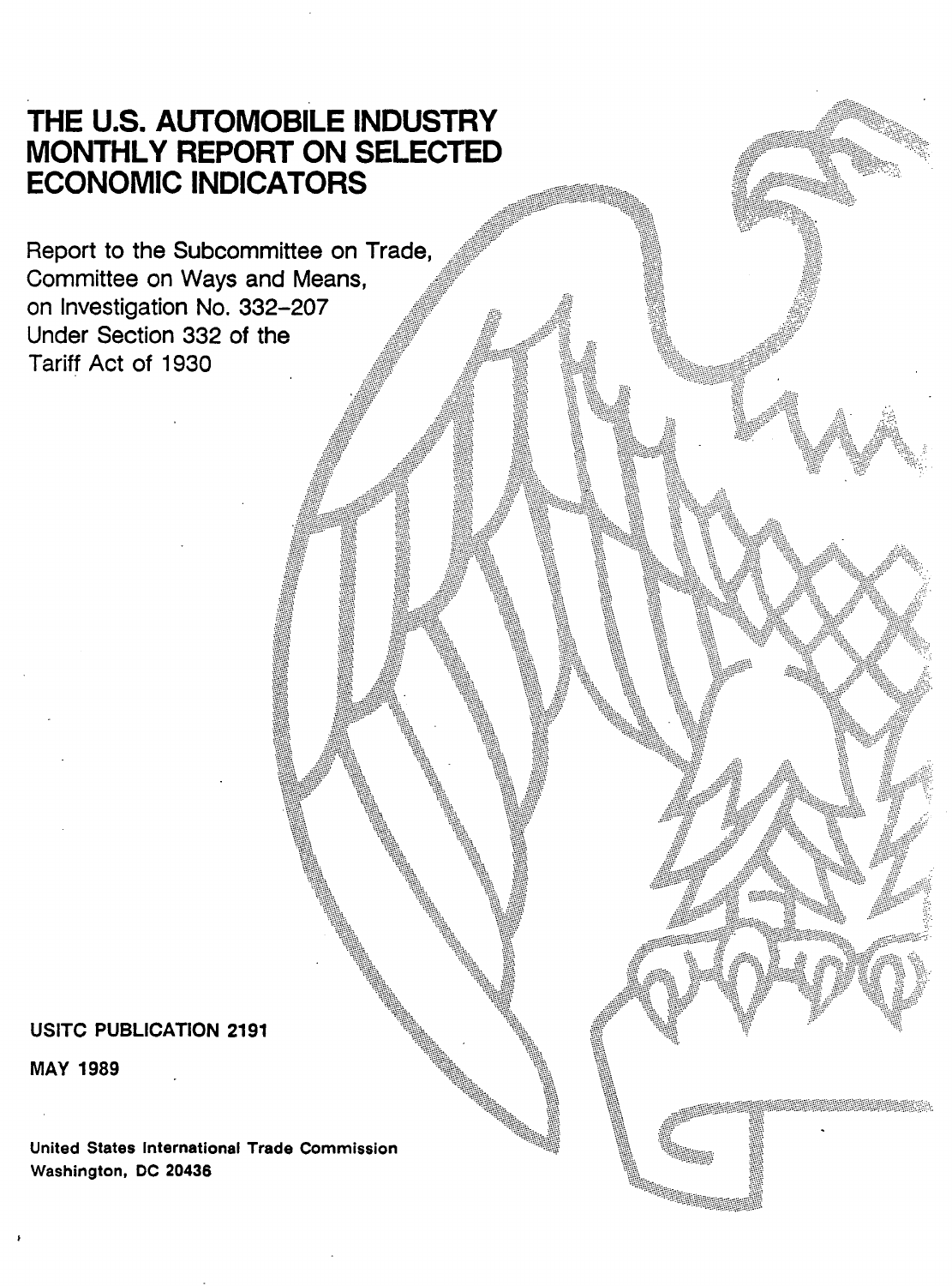### UNITED STATES INTERNATIONAL TRADE COMMISSION

### COMMISSIONERS

Anne E. Brunsdale, Chairman Ronald A. Cass, Vice Chairman Alfred E. Eckes Seeley G. Lodwick David B. Rohr Don E. Newquist

> Office of Industries Yem Simpson, Acting Director

*This report was prepared principally by* 

Juanita S. Kavalauskas

Transportation Branch

Machinery and Equipment Division

Address all communications to Kenneth R. Mason, Secretary to the Commission United States International Trade Commission Washington, DC 20436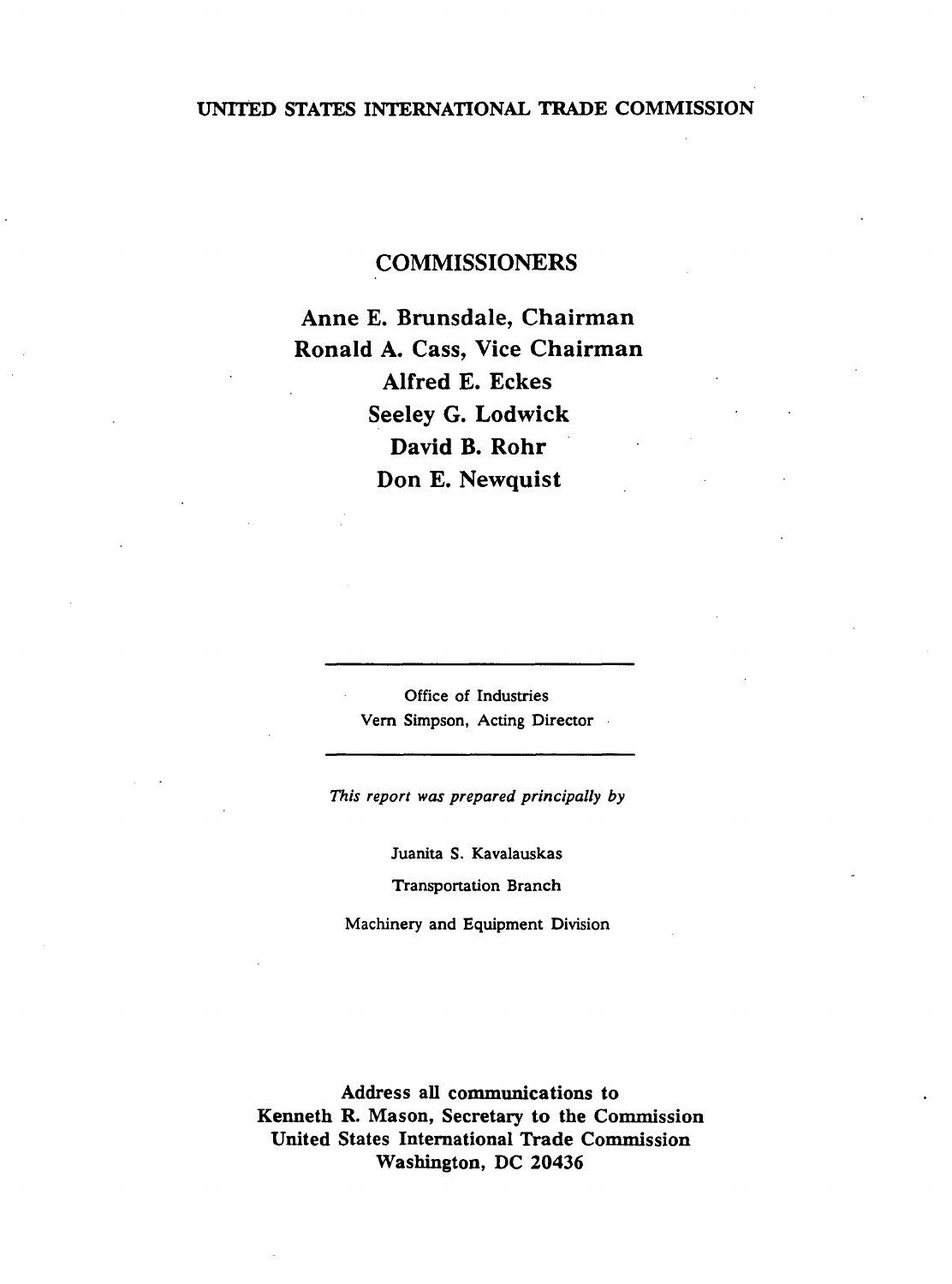### C 0 N T E N T S

### Tables

|     | 1. New passenger automobiles: U.S. retail sales of domestic<br>production, production, inventory, days' supply, and | $\mathbf{1}$   |
|-----|---------------------------------------------------------------------------------------------------------------------|----------------|
|     | employment, by specified periods, May 1987-April 1989                                                               |                |
|     | 2. New passenger automobiles: U.S. imports, by principal sources<br>and by specified periods, April 1987-March 1989 | $\overline{2}$ |
| 3.  | Lightweight automobile trucks and bodies and cab/chassis for                                                        |                |
|     | lightweight automobile trucks: U.S. imports, by principal                                                           |                |
|     | sources and by specified periods, April 1987-March 1989                                                             | 3              |
|     | 4. New passenger automobiles: U.S. exports of domestic                                                              |                |
|     | merchandise, by principal markets and by specified periods,                                                         |                |
|     |                                                                                                                     | $\overline{4}$ |
|     | 5. Lightweight automobile trucks and bodies and cab/chassis for                                                     |                |
|     | lightweight automobile trucks: U.S. exports of domestic                                                             |                |
|     | merchandise, by principal markets and by specified periods,                                                         |                |
|     | April 1987-March 1989                                                                                               | 5              |
| 6.  | New passenger automobiles: Sales of domestic and imported                                                           |                |
|     | passenger automobiles and sales of imported passenger                                                               |                |
|     | automobiles as a percent of total U.S. sales, by specified                                                          |                |
|     | periods, 1988 and 1989                                                                                              | 6              |
| 7.  | New passenger automobiles: Price indexes, by specified periods,                                                     |                |
|     |                                                                                                                     | 6              |
| 8.  | New passenger automobiles: Retail price changes in the U.S.                                                         |                |
|     |                                                                                                                     | 7              |
| 9.  | Sales and profits (loss) on major U.S. automobile manufacturers'                                                    |                |
|     | operations, by specified periods, 1988 and 1989                                                                     | $\overline{7}$ |
| 10. | Manufacturers' suggested retail prices of selected U.S. and                                                         |                |
|     | Japanese automobiles, April 1981-May 1989                                                                           | 8              |
|     |                                                                                                                     |                |

## Page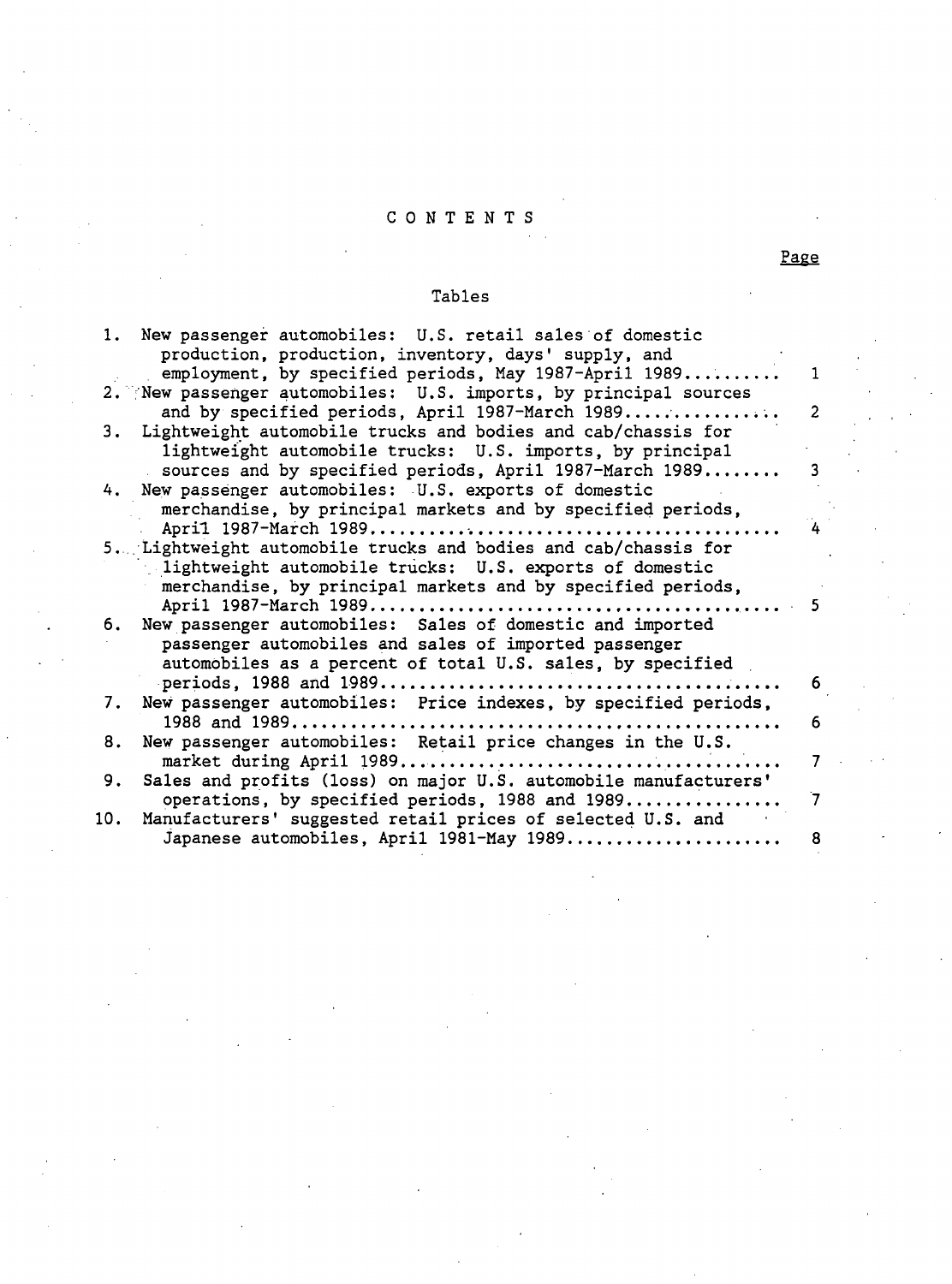### ý,

### $\ddot{\phi}$  .

k)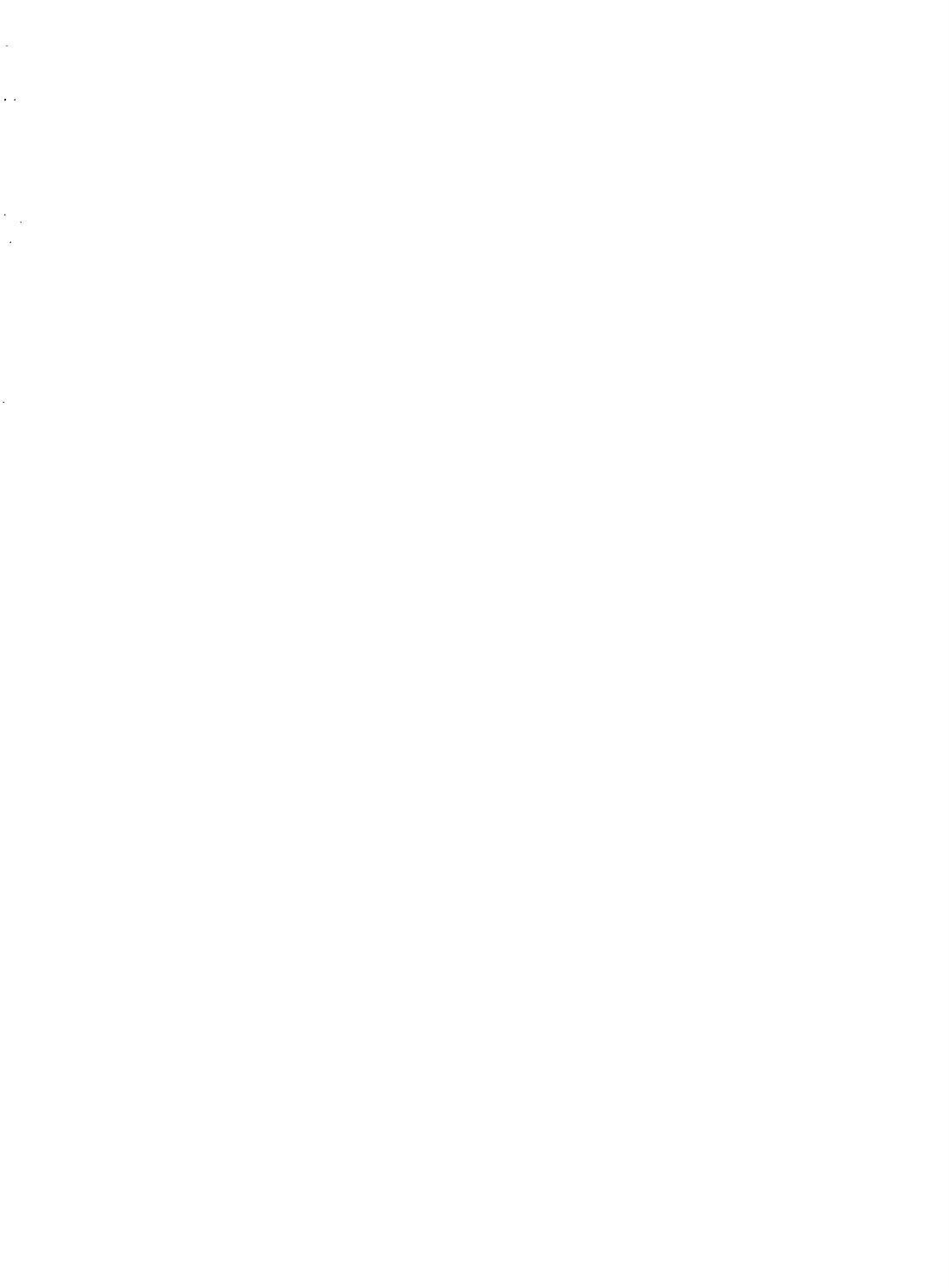Table 1.--New passenger automobiles: U.S. retail sales of domestic production, production, inventory, days' supply, and employment, by specified periods, May 1987-April 1989

|                            |         |           | (In thousands of units; thousands of employees) |             |                 |
|----------------------------|---------|-----------|-------------------------------------------------|-------------|-----------------|
|                            | 1988-89 |           |                                                 | $1987 - 88$ |                 |
|                            | Mar.    | Apr.      | 1988-<br>May                                    | Apr.        | $1987 -$<br>May |
| <b>Item</b>                | 1989    | 1989      | Apr. 1989                                       | 1988        | 1988<br>Arr.    |
|                            |         |           |                                                 |             |                 |
| Retail sales of domes-     |         |           |                                                 |             |                 |
| tic production:            |         |           |                                                 |             |                 |
| Subcompact                 | 98      | 101       | 1,384                                           | 108         | 1,332           |
| Compact                    | 151     | 205       | 1,925                                           | 155         | 1,627           |
| Intermediate               | 246     | 254       | 3,019                                           | 248         | 2,707           |
| Standard                   | $-82$   | 86        | 981                                             | 84          | 1,020           |
| Luxury                     | 62      | 63        | 696                                             | 56          | 598             |
| $Total$                    | 6.40    | 667       | 8,005                                           | 652         | 7,288           |
| Production:                |         |           |                                                 |             |                 |
| $Subcompact \ldots \ldots$ | 99      | 113       | 1,289                                           | 110         | 1,130           |
| Compact                    | 176     | 146       | 1,956                                           | 136         | 1,655           |
| Intermediate               | 245     | 234       | 2,777                                           | 233         | 2,678           |
| Standard                   | 62      | 72        | 803                                             | 67          | 761             |
| Luxury                     | 70      | 71        | 795                                             | 64          | 663             |
| $Total$                    | 652     | 637       | 7,620                                           | 610         | 6,889           |
| Inventory:                 |         |           |                                                 |             |                 |
| Subcompact                 | 310     | 312       | 1/                                              | 270         | 1/              |
| Compact                    | 337     | 340       | 1/                                              | 292         | 1/              |
| Intermediate               | 796     | 802       | 1/                                              | 685         | 1/              |
| Standard                   | 224     | 226       | 1/                                              | 192         | 1/              |
| Luxury                     | 153     | 154       | 1/                                              | 132         | <u>1/</u>       |
| $Total$                    | 1,822   | 1,836     | 1/                                              | 571         | 1/              |
| Days' supply: 2/           |         |           |                                                 |             |                 |
| Subcompact                 | 82      | 74        | 1/                                              | 65          | 1/              |
| Compact                    | 58      | 40        | 1/                                              | 49          | 1/              |
| Intermediate               | 84      | 76        | 1/                                              | 72          | 1/              |
| Standard                   | 71      | 63        | 1/                                              | 59          | 1/              |
| Luxury                     | 64      | 59        | 1/                                              | 61          | 1/              |
| Average                    | 74      | 66        | 1/                                              | 63          | 1/              |
| Employment: $3/$           |         |           |                                                 |             |                 |
| Total employees $4/$       | 859     | $5/$ 854  | 1/                                              | 6/823       |                 |
| Production workers $4/$    | 669     | 665<br>5/ | 1/                                              | 6/643       | 1/<br>1/        |
|                            |         |           |                                                 |             |                 |

1/ Not applicable.

2/ Days' supply is an average for each class size which is determined by the previous month's retail sales.

*11* Employment data are for SIC 371 (motor vehicles and motor vehicle equipment).  $4/$  Data are for February 1989, revised.

 $5/$  Data are for Mar. 1989.

§/ Data are for Mar. 1988.

Source: Retail sales and production, Data Resources, Inc. Auto Information Bank; days' supply and inventory, Automotive News; and employment, U.S. Department of Labor.

Note.--Because of rounding, figures may not add to the totals shown.

1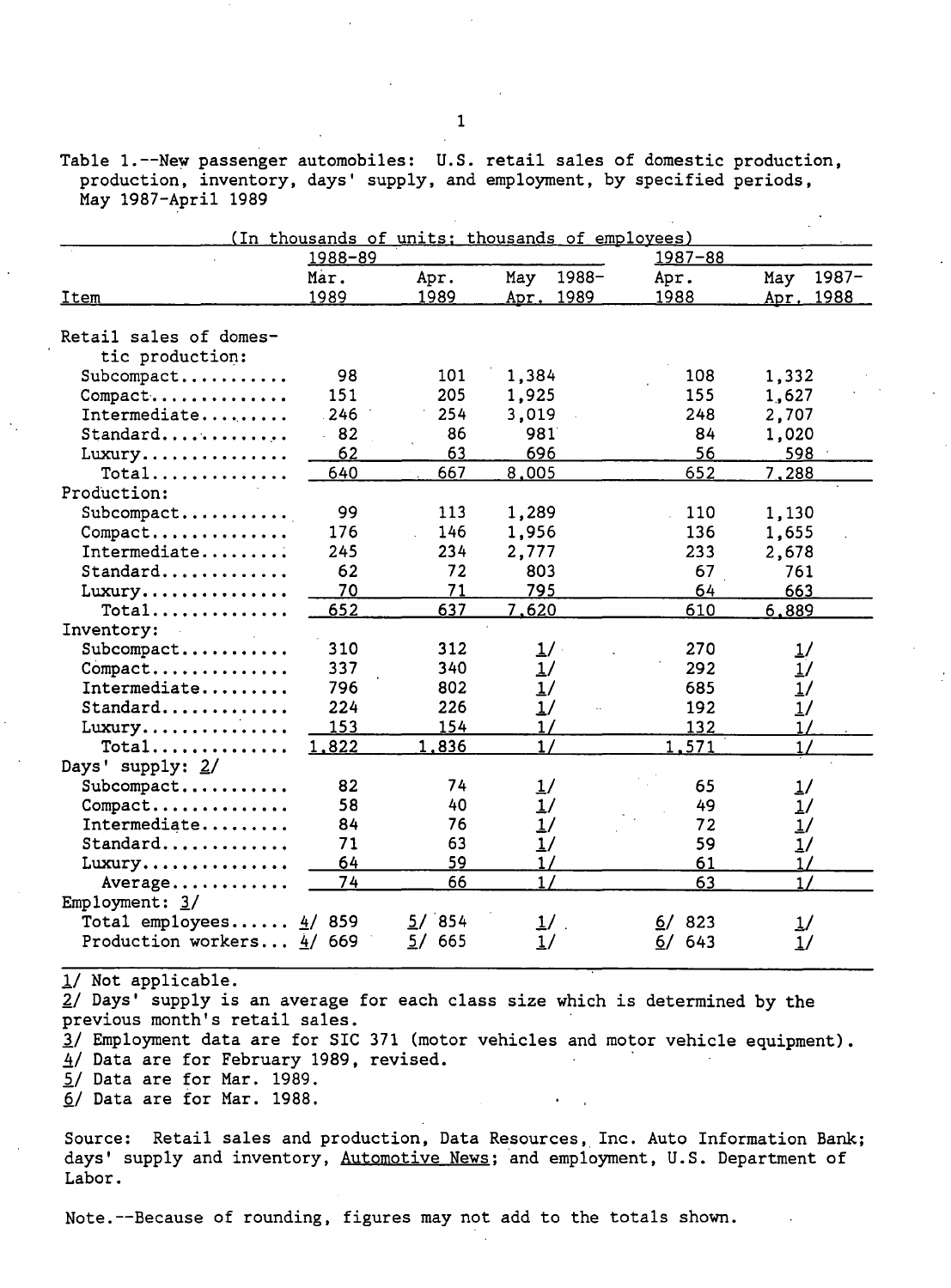|                                              | 1988-89   |            |                       | $1987 - 88$ |                    |
|----------------------------------------------|-----------|------------|-----------------------|-------------|--------------------|
|                                              | Feb.      | Mar.       | Apr. 1988-            | Mar.        | Apr. 1987-         |
| <u>Source</u>                                | 1989      | 1989       | Mar. 1989             | 1988        | <u> Mar, 1988 </u> |
|                                              |           |            | Quantity (units)      |             |                    |
| Japan                                        | 170,600   | 178,420    | 2,148,389             | 145,343     | 2,377,383          |
| Canada                                       | 112,382   | 99,875     | 1,177,313             | 113,957     | 975,247            |
| West Germany                                 | 20,537    | 24,004     | 252,509               | 27,757      | 348,927            |
| Korea                                        | 31,894    | 37,966     | 437,882               | 30,037      | 469,262            |
| Sweden                                       | 10,979    | 10,372     | 118,794               | 8,841       | 121,988            |
| Mexico                                       | 13,710    | 13,274     | 142,946               | 11,368      | 144,739            |
| Yugoslavia                                   | 2,327     | 0          | 14,826                | 5,386       | 54,002             |
| United Kingdom                               | 3,237     | 3,572      | 30,325                | 4,962       | 49,347             |
| Italy                                        | 640       | 956        | 5,174                 | 1,194       | 8,964              |
| France                                       | 539       | 532        | 14,638                | 2,149       | 21,207             |
| $Brazil \ldots \ldots$                       | 3,261     | 2,358      | 54,183                | 3,168       | 59,017             |
| All other                                    | 2,479     | 3,359      | 21,054                | 1,061       | 19,337             |
| $Total$                                      | 372,585   | 374,688    | 4.418.033             | 355,223     | 4,649,420          |
|                                              |           |            | Value (1,000 dollars) |             |                    |
| $\mathtt{Japan} \ldots \ldots \ldots \ldots$ | 1,642,611 | 1,744,853  | 20,331,224            | 1,352,140   | 21,232,893         |
| Canada                                       | 1,252,188 | 1,143,554  | 13, 185, 134          | 1,265,418   | 10,691,621         |
| West Germany                                 | 478,998   | 559,172    | 6,134,446             | 653,077     | 8,409,345          |
| Korea                                        | 185,972   | 216,599    | 2,449,423             | 164,627     | 2,442,955          |
| Sweden                                       | 171,959   | $-165,353$ | 1,884,056             | 137,378     | 1,773,397          |
| Mexico                                       | 118,196   | 119,622    | 1,234,797             | 102,775     | 1,310,926          |
| Yugoslavia                                   | 6,928     | 0          | 41,572                | 14,074      | 137,999            |
| United Kingdom                               | 97,627    | 111,783    | 937,812               | 129,886     | 1,231,585          |
| $Italy \ldots \ldots$                        | 17,416    | 24,464     | 149,290               | 23,171      | 192,545            |
| France                                       | 6,347     | 6,817      | 158,534               | 19,794      | 207,833            |
| $Brazil$                                     | 19,602    | 14,384     | 316,906               | 17,921      | 301,592            |
| All other                                    | 30,479    | 54,240     | 327,978               | 17,318      | 299.439            |
| $Total$                                      | 4,028,324 | 4,160,840  | 47, 151, 171          | 3,897,579   | 48,232,130         |

Table 2.--New passenger automobiles: U.S. imports, by principal sources and by specified periods, April 1987-March 1989 *11* 

1/ Data include imports into Puerto Rico and TSUSA items 692.1005-692.1008; data do not include automobiles assembled in U.S. foreign trade zones.

Source: Compiled from official statistics of the U.S. Department of Commerce. Note.--Because of rounding, figures may not add to the totals shown.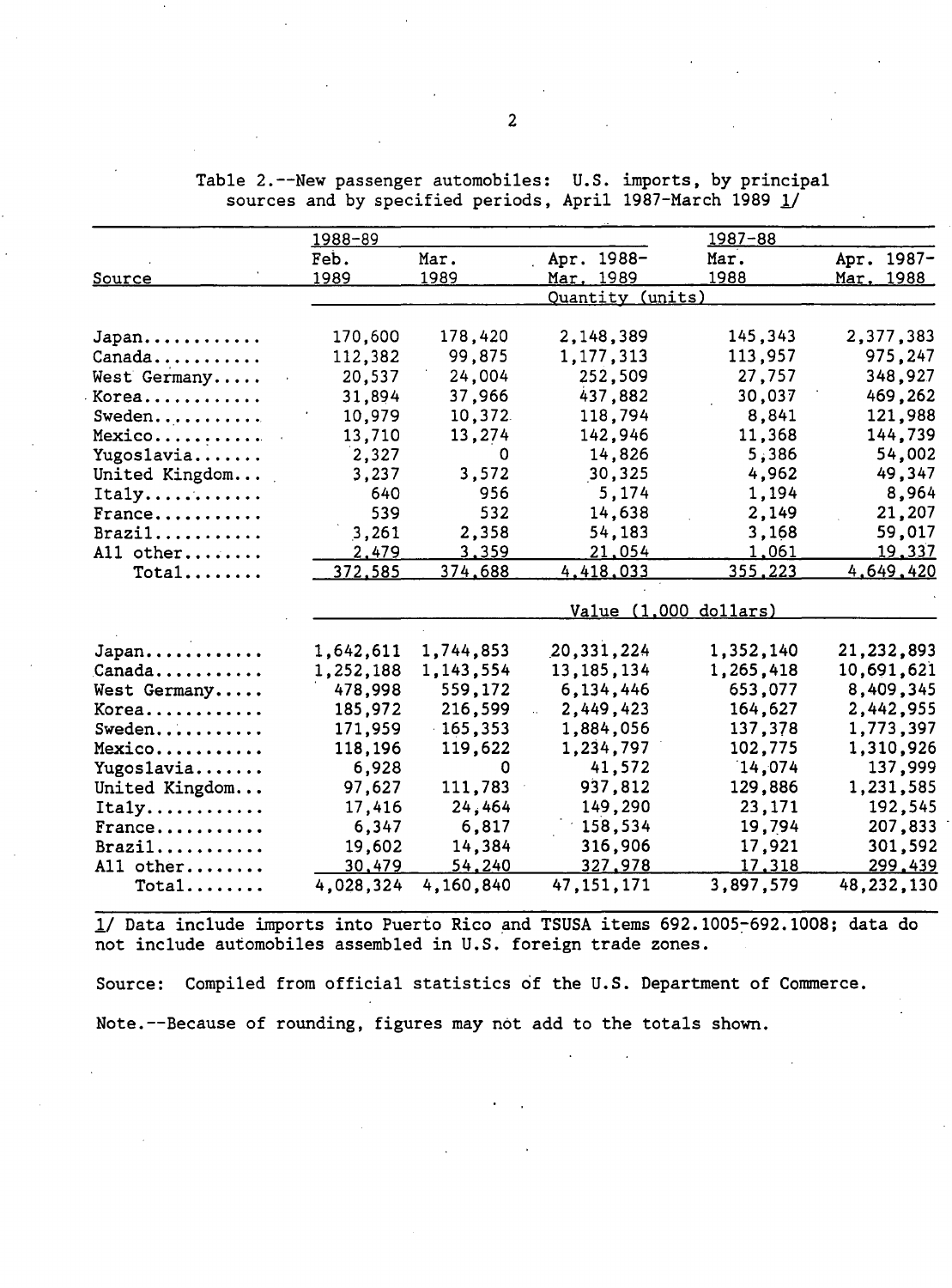Table 3.--Lightweight automobile trucks  $1/$  and bodies and cab/chassis for lightweight automobile trucks: U.S. imports, by principal sources and by specified periods, April 1987-March 1989 2/

|                | 1988-89      |              |                         | $1987 - 88$   |                         |
|----------------|--------------|--------------|-------------------------|---------------|-------------------------|
| Source         | Feb.<br>1989 | Mar.<br>1989 | Apr. 1988-<br>Mar. 1989 | Mar.<br>1988. | Apr. 1987-<br>Mar. 1988 |
|                |              |              |                         |               |                         |
|                |              |              | Quantity (units) 3/     |               |                         |
| Japan          | 38,066       | 50,086       | .516, 156               | 62,901        | 694,346                 |
| Canada         | 39,622       | 36,071       | 345,331                 | 24,566        | 210,632                 |
| Mexico         |              | 17           | 43                      | 2             | 7,399                   |
| All other      |              | 489          | 6,270                   | 173           | 814                     |
| $Total$        | 77,688       | 86,663       | 867,800                 | 87,642        | 913, 191                |
|                |              |              |                         |               |                         |
|                |              |              | Value (1,000 dollars)   |               |                         |
| Japan          | 240,396      | 320,089      | 3,160,641               | 350,059       | 3,866,948               |
| Canada         | 504,296      | 456.998      | 3,988,934               | 287,772       | 2.136,493               |
| Mexico         | 64           | 68           | 2,816                   | 230           | 60,684                  |
| All other      | 6,119        | 10,536       | 130,156                 | 20,446        | 98,548                  |
| $Total \ldots$ | 750,875      | 787.691      | 7,282,548               | 658,506       | 6,162,673               |

1/ Defined as not over 10,000 pounds gvw.

2/ Partially estimated, all data include imports into Puerto Rico.

 $\overline{3}$ / Quantity data include complete trucks and cab/ chassis, but exclude bodies.

Source: Compiled from official statistics of the U.S. Department of Commerce, except as noted.

Note.--Because of rounding, figures may not add to the totals shown.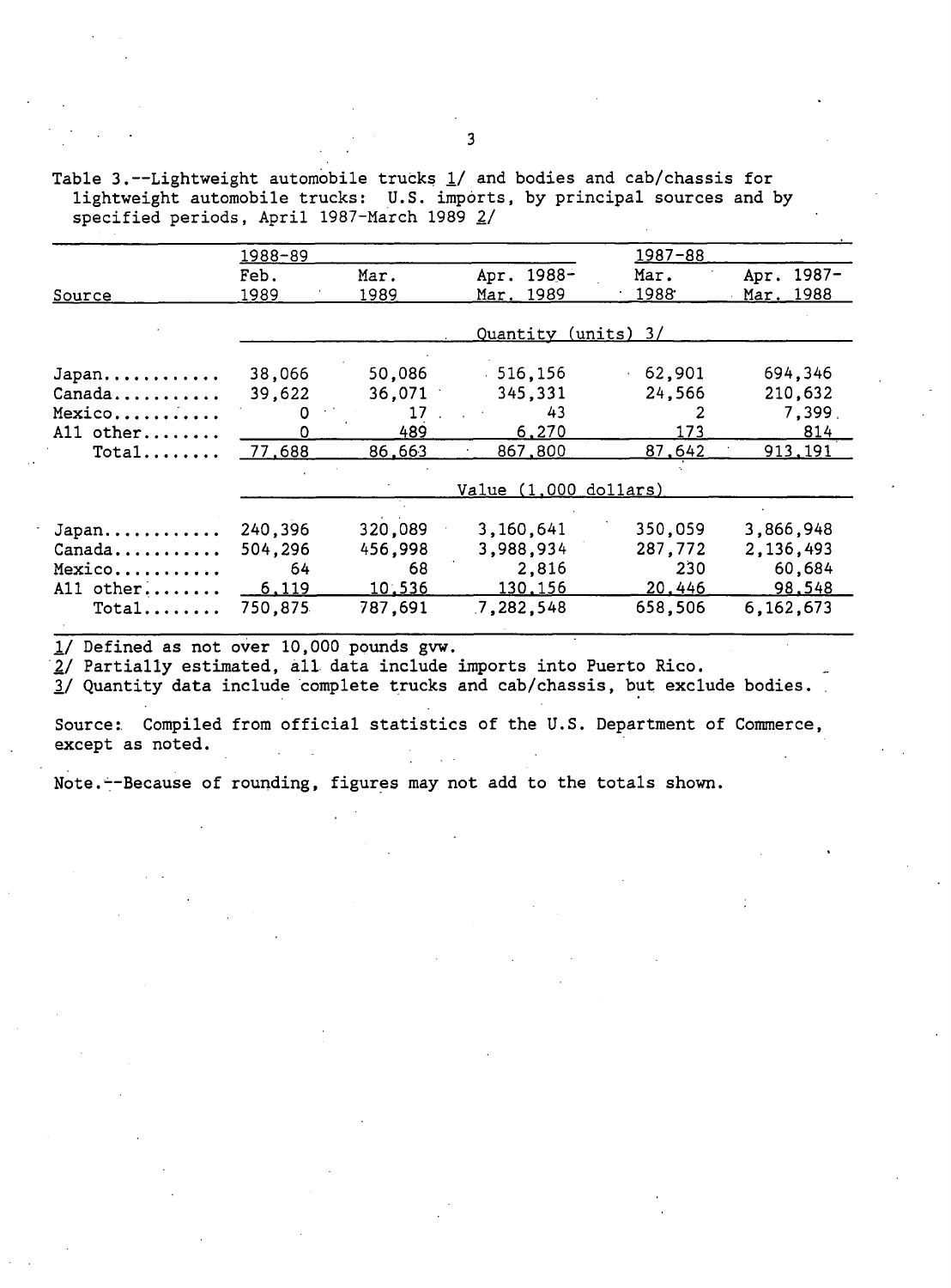Table 4.--New passenger automobiles: U.S. exports of domestic merchandise, by principal markets and by specified periods, April 1987-March 1989

|                       | 1988-89 |         |                         | $1987 - 88$ |            |
|-----------------------|---------|---------|-------------------------|-------------|------------|
|                       | Feb.    | Mar.    | Apr. 1988-              | Mar.        | Apr. 1987- |
| Market                | 1989    | 1989    | Mar. 1989               | 1988        | Mar. 1988  |
|                       |         |         | Quantity (units)        |             |            |
| Canada                | 35,943  | 43,359  | 550,989                 | 70,483      | 589,251    |
| Japan                 | 1,729   | 1.141   | 22,605                  | 2,150       | 7,551      |
| All other             | 11,327  | 12,904  | 147,013                 | 11,881      | 81,305     |
| $Total$               | 48.999  | 57,404  | 720,607                 | 84,514      | 678,107    |
|                       |         |         | Value $(1,000$ dollars) |             |            |
| Canada                | 434,780 | 518,254 | 5,783,141               | 719,892     | 6,085,013  |
| Japan                 | 25,195  | 18,288  | $-291,277$              | 24,367      | 106,686    |
| All other             | 150,044 | 164.125 | 1,852,928               | 154,713     | 1,082,415  |
| $Total \ldots \ldots$ | 610,019 | 700,667 | 7,927,346.              | 898,972     | 7,274,114  |

Source: Compiled from official statistics of the U.S. Department of Commerce.

Note.--Because of rounding, figures may not add to the totals shown.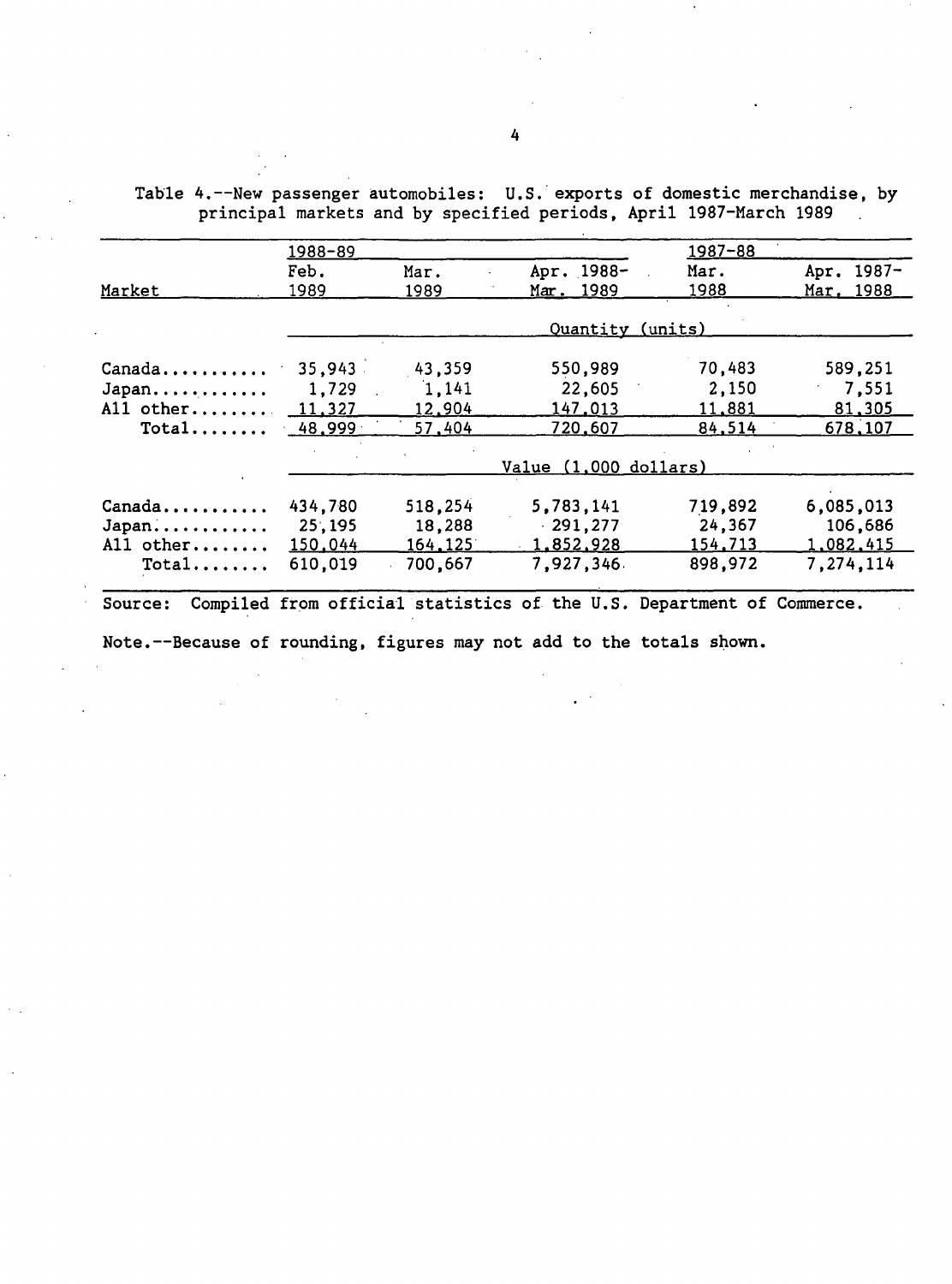Table 5.--Lightweight automobile trucks 1/ and bodies and cab/chassis for lightweight automobile trucks: U.S. exports of domestic merchandise, by principal markets and by specified periods, April 1987-March 1989 2/

|           | 1988-89 |         |                       | $1987 - 88$ |            |  |
|-----------|---------|---------|-----------------------|-------------|------------|--|
| Market    | Feb.    | Mar.    | Apr. 1988-            | Mar.        | Apr. 1987- |  |
|           | 1989    | 1989    | Mar. 1989             | 1988        | Mar. 1988  |  |
|           |         |         | Quantity (units) 3/   |             |            |  |
| Canada    | 16,074  | 16,401  | 152,250               | 18,432      | 173,930    |  |
| All other | 1,441   | 1,988   | 30,574                | 3,133       | 19,481     |  |
| $Total$   | 17,515  | 18,389  | 182,824               | 21,565      | 193,411    |  |
|           |         |         | Value (1.000 dollars) |             |            |  |
| Canada    | 179,950 | 174.985 | 1,585,881             | 183,606     | 1,718,451  |  |
| All other | 19,036  | 24,715  | 371,489               | 43,105      | 245,604    |  |
| $Total$   | 198,986 | 199,700 | 1,957,370             | 226,711     | 1,965,055  |  |

1/ Defined as not over 10,000 pounds gvw.

 $2/$  Partially estimated.

3/ Quantity data include complete trucks and cab/chassis, but exclude bodies.

Source: Compiled from official statistics of the U.S. Department of Commerce, except as noted.

Note.--Because of rounding, figures may not add to the totals shown.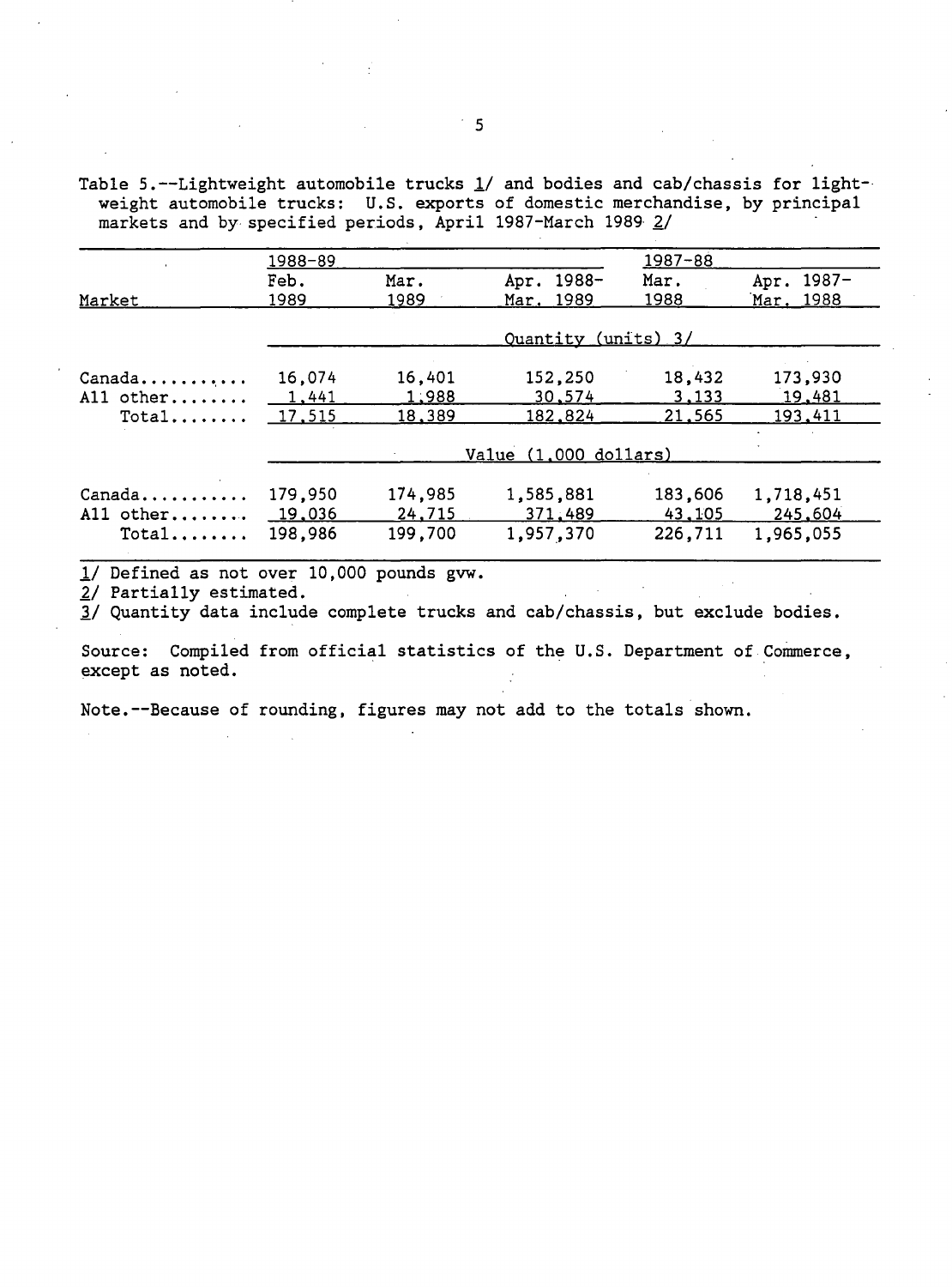Table 6.--New passenger automobiles: Sales of domestic and imported passenger automobiles and sales of imported passenger automobiles as a percent of total U.S. sales, by specified periods, 1988 and 1989

|                    | Sales of-      |           |                |         |              |           | Ratio of     | import sales |
|--------------------|----------------|-----------|----------------|---------|--------------|-----------|--------------|--------------|
|                    | Domestic       |           | Imported       |         | Total U.S.   |           | to total     |              |
|                    | automoblies 1/ |           | automobiles 2/ |         | sales $1/2/$ |           | sales $1/2/$ |              |
| Period             | 1989           | 1988      | 1989           | 1988    | 1989         | 1988      | 1989.        | 1988         |
|                    |                |           | Quantity       | (units) |              |           | --Percent--- |              |
| January            | 509,760        | 531,225   | 208,856        | 229,459 | 718,616      | 760.684   | 29.1         | 30.2         |
| February           | 552,042        | 649,059   | 198,825        | 235,212 | 750,867      | 884.271   | 26.5         | 26.6         |
| Jan.-Feb 1.061.802 |                | 1,180,284 | 407,681        | 464,671 | 1,469,483    | 1,644,955 | 27.7         | 28.2         |
| March              | 639,631        | 733,738   | 245, 161       | 269,433 | 884,792      | 1,003,171 | 27.7         | 26.9         |
| Jan.-Mar 1.701.433 |                | 1.914.022 | 652,842        | 734,104 | 2,354,275    | 2,648,126 | 27.7         | 27.7         |
| Aril               | 667,444        | 651,560   | 242,555        | 247,020 | 909.999      | 898,580   | 26.7         | 27.5         |
| Jan.-Apr 2,368,877 |                | 2,565,582 | 895,397        | 981,124 | 3.264.274    | 3,546,706 | 27.4         | 27.7         |

1/ Domestic automobile sales include U.S.-, Canadian- and Mexican-built automobiles sold in the United States.

2/ Does not include automobiles imported from Canada and Mexico.

Source: Automotive News.

Table 7.--New passenger automobiles: Price indexes, by specified periods, 1988 and 1989 1/

|                                            | 1988-89      |              |                          | 1988 and 1989 |              |                            |  |
|--------------------------------------------|--------------|--------------|--------------------------|---------------|--------------|----------------------------|--|
| <u>Item</u>                                | Feb.<br>1989 | Mar.<br>1989 | Percent<br><u>change</u> | Mar.<br>1988  | Mar.<br>1989 | Percent<br><u>change :</u> |  |
| Consumer Price<br>Index:                   |              |              |                          |               |              |                            |  |
| Unadjusted 119.6<br>Seasonally             |              | 119.6        | 0                        | 116.0         | 119.6        | $+3.1$                     |  |
| adjusted 119.3<br>Producer Price<br>Index: |              | 119.7        | $+0.3$                   | 116.2         | 119.7        | $+3.0$                     |  |
| Unadjusted 116.0<br>Seasonally             |              | 115.8        | $-0.2$                   | 111.5         | 115.8        | $+3.9$                     |  |
| adjusted 115.7                             |              | 116.6        | $+0.8$                   | 112.1         | 116.6        | $+4.0$                     |  |

1/ Consumer price index, 1982-1984 = 100. Producer price index, 1982 = 100.

Source: U.S. Department of Labor.

6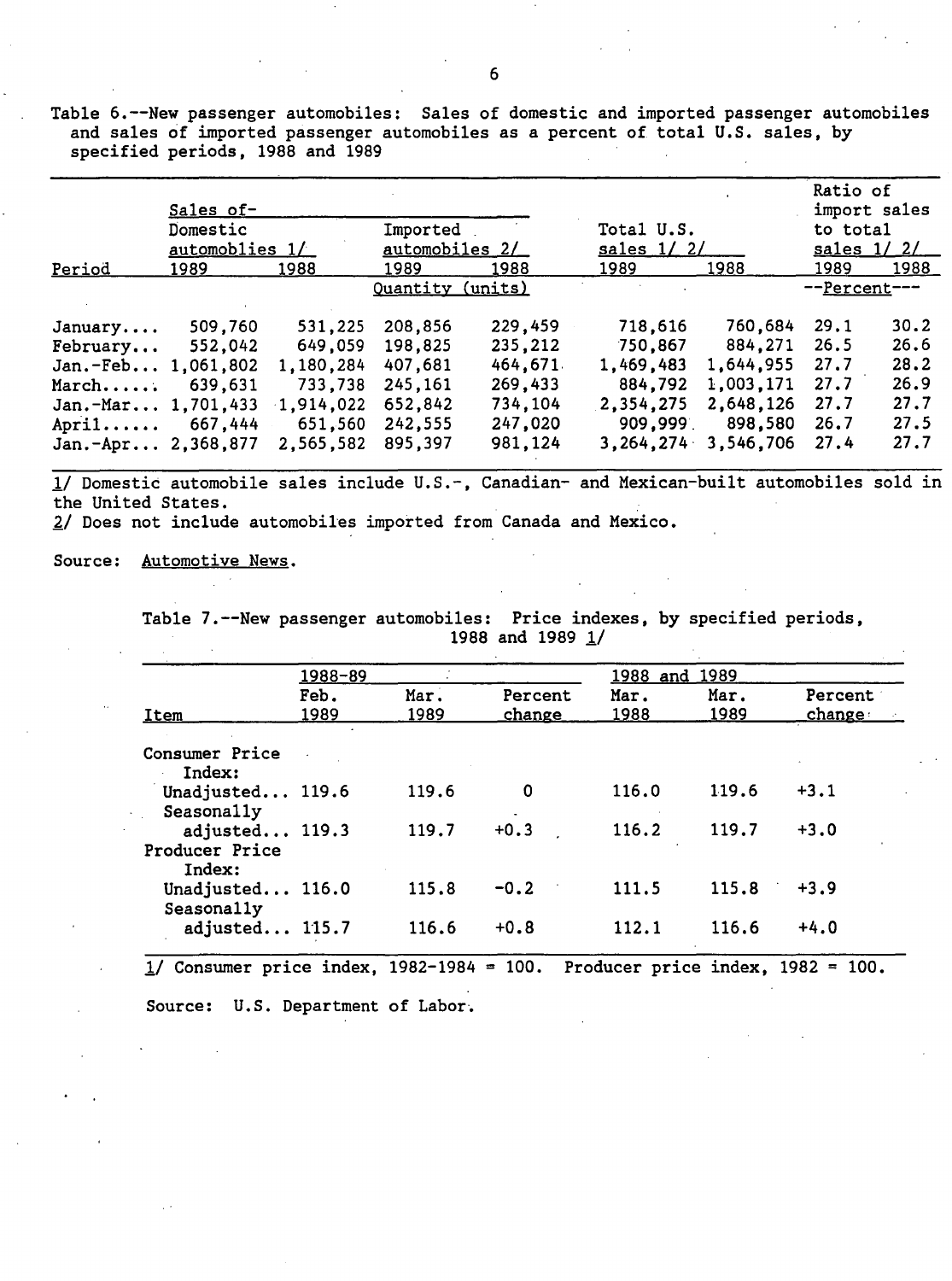Table 8.--New passenger automobiles: Retail price changes in the U.S. market during April 1989 1/

| Country source/make | Retail price changes<br>in dollars, Apr. 1989 $(+ or -)$                                                         |
|---------------------|------------------------------------------------------------------------------------------------------------------|
| U.S. producers:     |                                                                                                                  |
| General Motors      | No change.                                                                                                       |
|                     | No change.                                                                                                       |
| Chrysler            | No change.                                                                                                       |
| Japanese producers: |                                                                                                                  |
| Toyota Motors       | No change.                                                                                                       |
| American Honda      | No change.                                                                                                       |
| Acura Division      | No change.                                                                                                       |
| Nissan              | No change.                                                                                                       |
|                     | No change.                                                                                                       |
| European producers: | $\label{eq:2} \frac{1}{2}\left(\frac{1}{2}\right)^{2} \left(\frac{1}{2}\right)^{2} \left(\frac{1}{2}\right)^{2}$ |
|                     | No change.                                                                                                       |
| Volkswagen          | No change.                                                                                                       |

1/ Average retail price change for all models.

Source: Automotive News, April 1989.

Table 9.--Sales and profits (loss) on major U.S. automobile manufacturers' operations, by specified periods, 1988 and 1989 1/

|                                                     | (In millions of dollars) |               |
|-----------------------------------------------------|--------------------------|---------------|
|                                                     | <u> 1989</u>             | 1988          |
| Item and firm                                       | January-March            | January-March |
| Sales:                                              |                          |               |
| General Motors                                      | 33,311                   | 29,811        |
| Ford                                                | 25,869                   | 23,197        |
| Chrysler                                            | 9,954                    | 8,562         |
| $Total \dots \dots \dots \dots \dots$               | 69,134                   | 61,570        |
| Profits:                                            |                          |               |
| General Motors                                      | 1,553                    | 1,092         |
| $\texttt{Ford} \dots \dots \dots \dots \dots \dots$ | 1,637                    | 1,623         |
| Chrysler                                            | 351                      | 184           |
| $Total$                                             | 3,541                    | 2,899         |
|                                                     |                          |               |

1/ Data are for world operations.

Source: Automotive News.

7